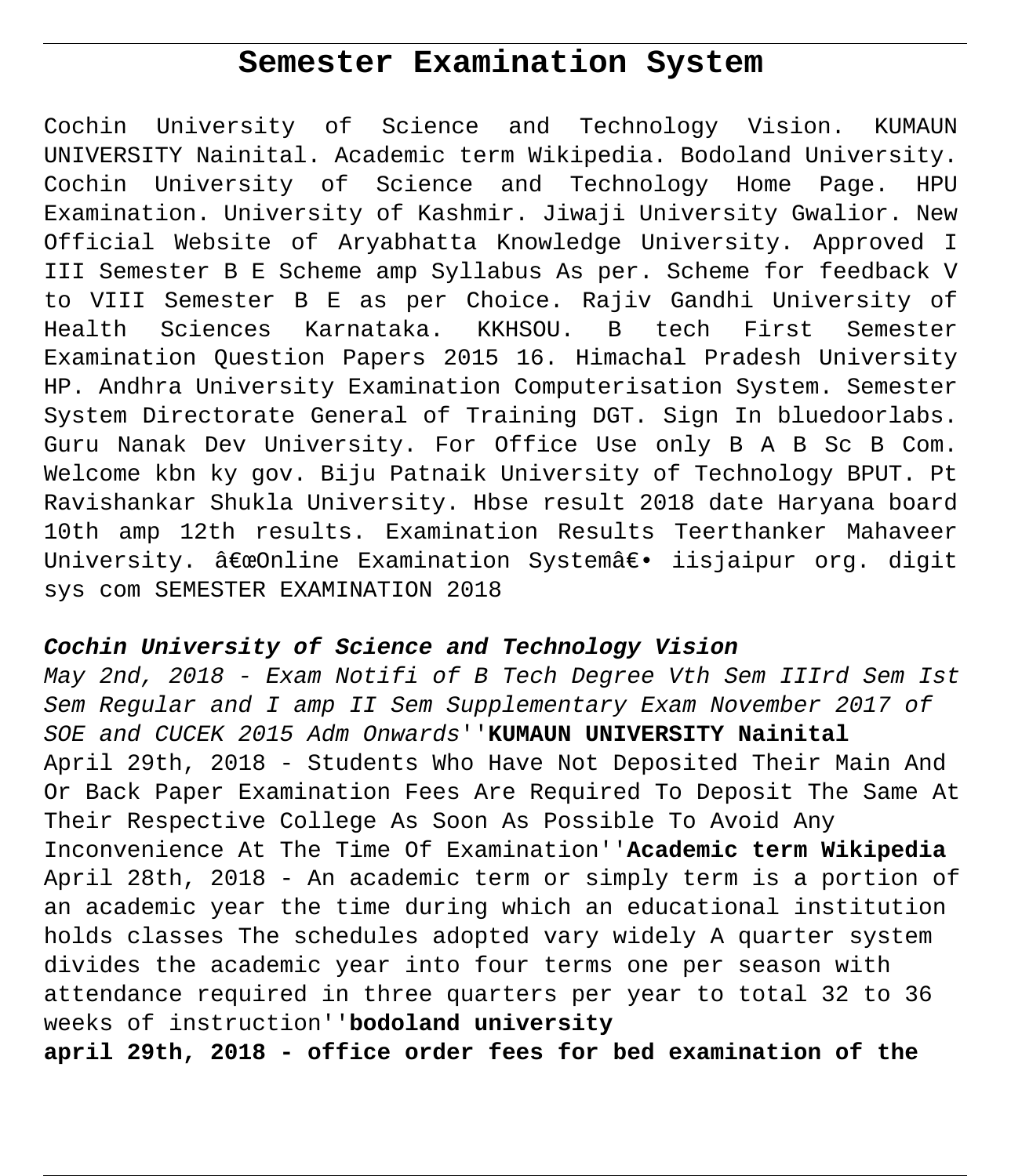**university notice rechecking or rescrutiny of ug answer scripts notice form fill up for ug examinations notice form**''**Cochin University Of Science And Technology Home Page** May 1st, 2018 - M C A V Th Semester Examination November 2017 Results CUCEK Posted On 27 04 2018 B Tech V Th Semester Examination November 2017 2015 Scheme Revaluation Results Posted On 27 04 2018''**HPU Examination** May 2nd, 2018 - Click Here To Login To Student Portal To Apply For UG 2nd Semester Examination Registration Open Session 2017 18 For Those Students Who Have Registered And Paid The Fee In Old System And Appeared In The First Semester Exam''**university of kashmir** may 1st, 2018 - offical web site of university of kashmir admit card for b ed 1st 2nd semster special education crc bemina admit cards for ug 3rd semester examination cbcs batch 2016'

## '**Jiwaji University Gwalior**

**May 2nd, 2018 - Time Table of M Pharma Pharmaceutics Forth Semester Choice Based Credit System CBCS Regular ATKT amp Ex Students Exam June 2017 Time Table of M Pharma Pharmaceutics Third Semester Choice Based Credit System CBCS Regular ATKT amp Ex Students Exam Dec 2017**''**NEW OFFICIAL WEBSITE OF ARYABHATTA KNOWLEDGE UNIVERSITY**

**MAY 2ND, 2018 - S NO NOTICE DATE REF NO SUBJECT START PAGE END PAGE DOWNLOAD 1 24 04 18 NOTIFICATION TO B TECH AMP B PHARM STUDENTS REGARDING REVISED 6TH AMP 8TH SEMESTER THEORY EXAM 2018**'

'**APPROVED I III SEMESTER B E SCHEME AMP SYLLABUS AS PER** MAY 2ND, 2018 - APPROVED I  $\hat{a} \in \mathcal{N}$  iii semester B e scheme amp SYLLABUS AS PER CHOICE BASED CREDIT SYSTEM CBCS B E IN ENGINEERING MATHEMATICS III'

'**Scheme for feedback V to VIII Semester B E as per Choice** May 2nd, 2018 - Scheme for feedback V to VIII Semester B E as per Choice Based Credit System CBCS CIRCULAR  $\hat{a}\epsilon$ " Introduction to Open Elective amp Guidelines''**RAJIV GANDHI UNIVERSITY OF HEALTH SCIENCES KARNATAKA**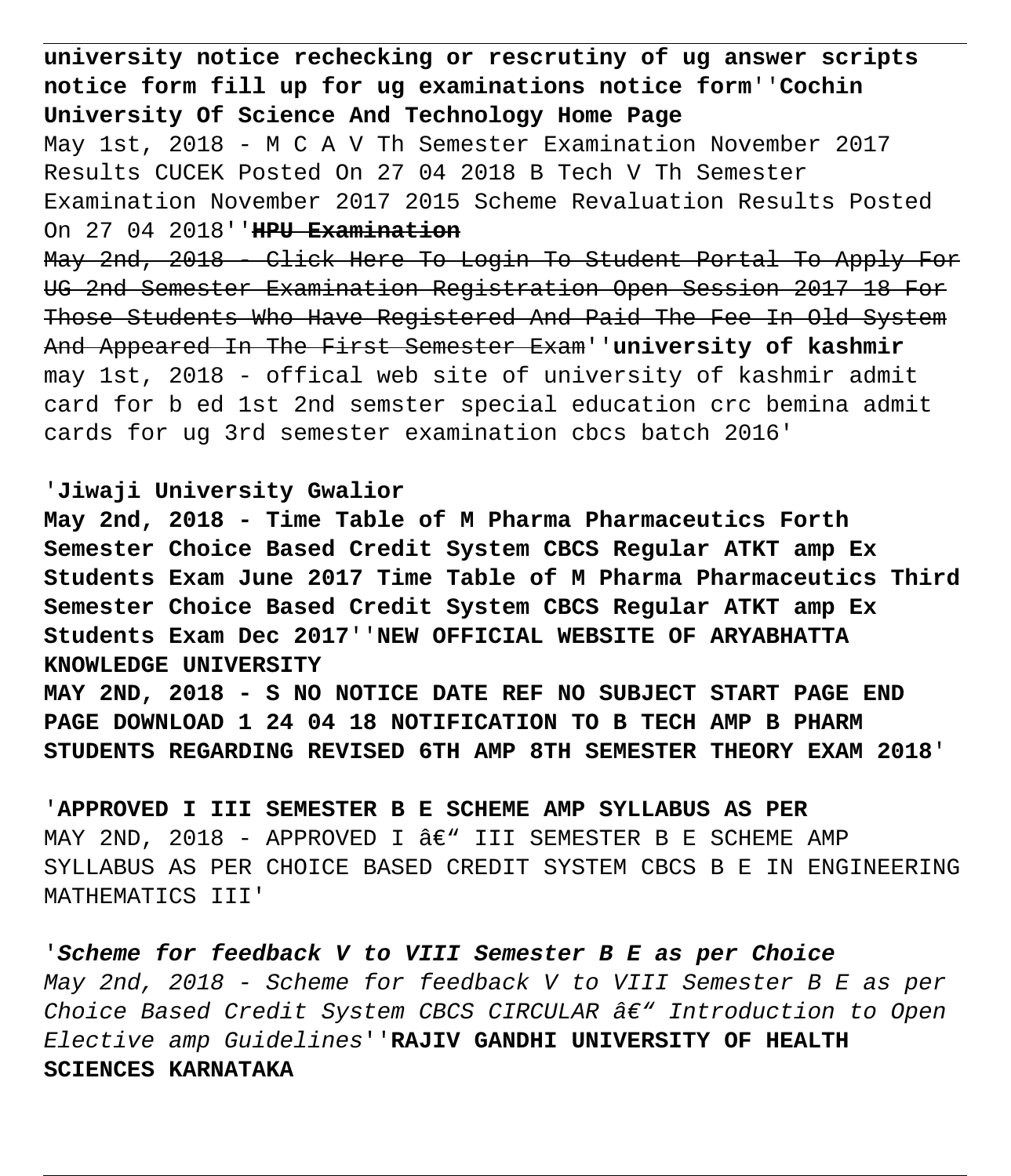APRIL 29TH, 2018 - RAJIV GANDHI UNIVERSITY OF HEALTH SCIENCES KARNATAKA A PREMIER HEALTH SCIENCE UNIVERSITY IN INDIA WAS ESTABLISHED ON 1ST JUNE 1996 AT BANGALORE BY THE GOVT OF KARNATAKA THROUGH ITS ENACTMENT OF RAJIV GANDHI UNIVERSITY OF HEALTH SCIENCES KARNATAKA ACT 1994 TO ENCOMPASS ALL THE EXISTING HEALTH SCIENCE COLLEGES AND INSTITUTIONS WHICH WERE'

#### '**KKHSOU**

April 30th, 2018 - POST GRADUATE DIPLOMA PROGRAMME 2 Semesters KKHSOU Presently Offers The

Following Post Graduate Diploma Programmes In Credit Based Semester System''**B TECH FIRST SEMESTER EXAMINATION QUESTION PAPERS 2015 16** MAY 1ST, 2018 - APJ ABDUL KALAM TECHNOLOGICAL UNIVERSITY FIRST SEMESTER EXAMINATION 2015 16 JANUARY KTU FIRST SEMESTER EXAMINATION 2015 16 KTU PREVIOUS YEAR QUESTIONS CALCULUS PREVIOUS YEAR QUESTION PAPER KTU S1 MODEL QUESTION PAPER KTU FIRST SEMESTER FINAL QUESTION KERALA TECHNOLOGICAL UNIVERSITY FIRST SEMESTER QUESTION PAPER KTU FIRST BATCH QUESTION PAPER' '**HIMACHAL PRADESH UNIVERSITY HP**

MAY 2ND, 2018 - EXAMINATION MANAGEMENT SYSTEM AUTOMATES THE COMPLETE LIFECYCLE OF EXAMINATION

MANAGEMENT STUDENTS COLLEGES AND UNIVERSITY CAN ACCESS THIS SYSTEM TO PERFORM EXAMINATION RELATED

TASKS SUCH AS DATA ENTRY AND VERIFICATION PRINTING ADMIT CARDS AND OTHER EXAMINATION RELATED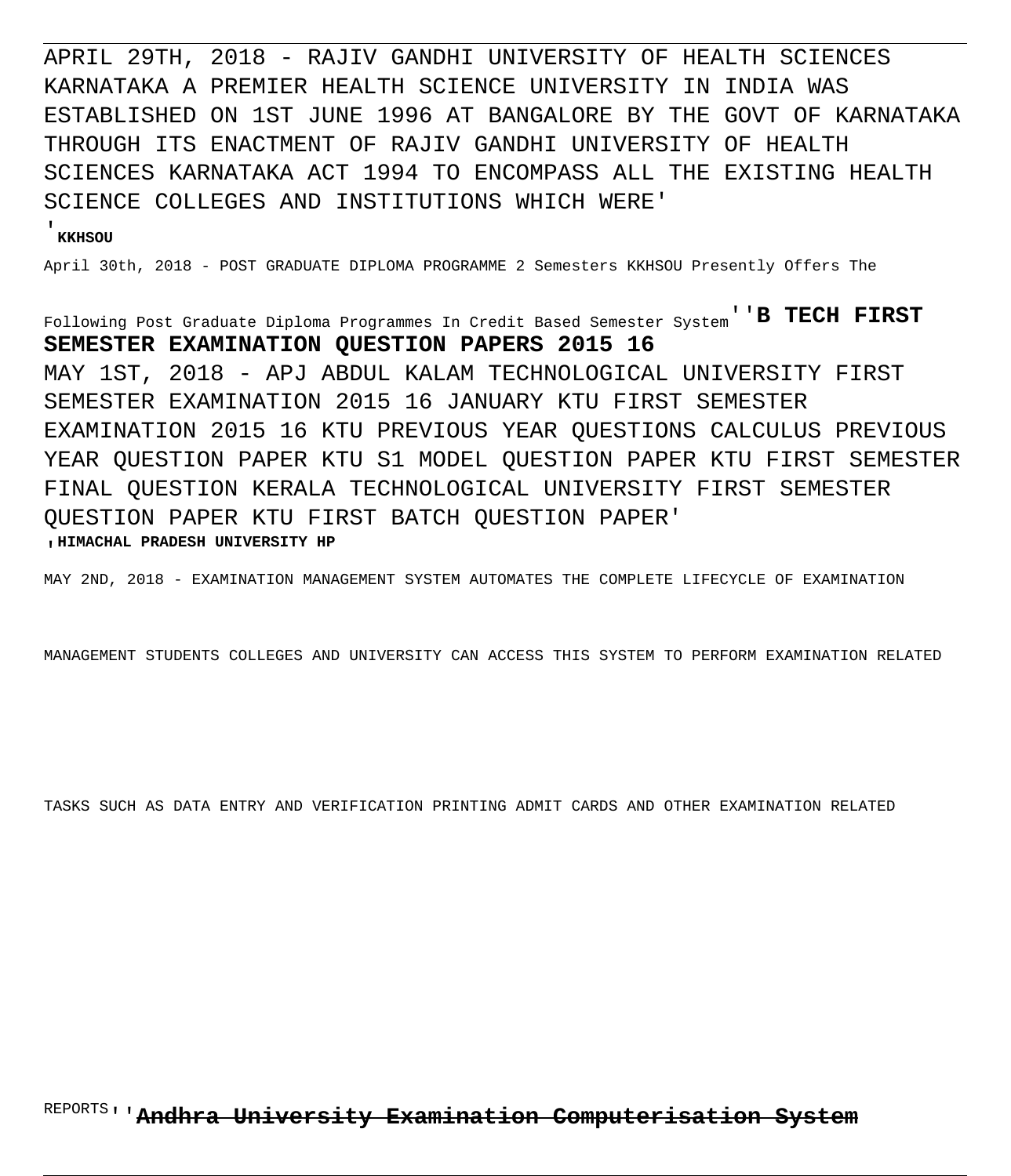May 1st, 2018 - S No Date Update 1 24 04 18 B Ed 2 Year Course amp B Ed Special Education Second Semesters Online Examination Registration Schedule May 2018 Click here new 2'

'**semester system directorate general of training dgt may 2nd, 2018 - structure of training programme has been converted into semester system in place of long term w e f august 2013 the courses have been designed to impart basic skills and knowledge in the trades so as to prepare trainee for employment as a semi skilled worker or for self employment**'

'**Sign In Bluedoorlabs**

**April 30th, 2018 - Help Desk Hours Monday Friday 9 00am 5 00pm CST** Support Bluedoorlabs Com  $\hat{A}$ © 2018 Bluedoor LLC Terms Of Service **Privacy Policy**''**GURU NANAK DEV UNIVERSITY**

APRIL 30TH, 2018 - ACCREDITED AT A GRADE HIGHEST LEVEL AS PER MODIFIED CRITERIA NOTIFIED ON 27 07 2017 BY NAAC AND CONFERRED UNIVERSITY WITH POTENTIAL FOR EXCELLENCE STATUS BY UGC''**For Office Use only B A B Sc B Com**

May 1st, 2018 - 2 13 Specify the Papers and their Codes including Practicals Seminar Viva Voce etc in which the candidate intends to appear in the Examination'

#### '**welcome kbn ky gov**

may 2nd, 2018 - the kentucky board of nursing is an agency of the commonwealth of kentucky governed by the nurse practice act the board is a separate and distinct entity from any professional association''**Biju Patnaik University of Technology BPUT**

April 29th, 2018 - ODISHA SKILLS 2018 A State Level Skill Competition scheduled on April 29 30 2018

Commencement of E Evaluation of Even Semester 1st Phase Examinations 2017 18 All Courses All

Branches All Subjects Internal Sessional Mark Entry for Even Semester Examination Regular Back 2017